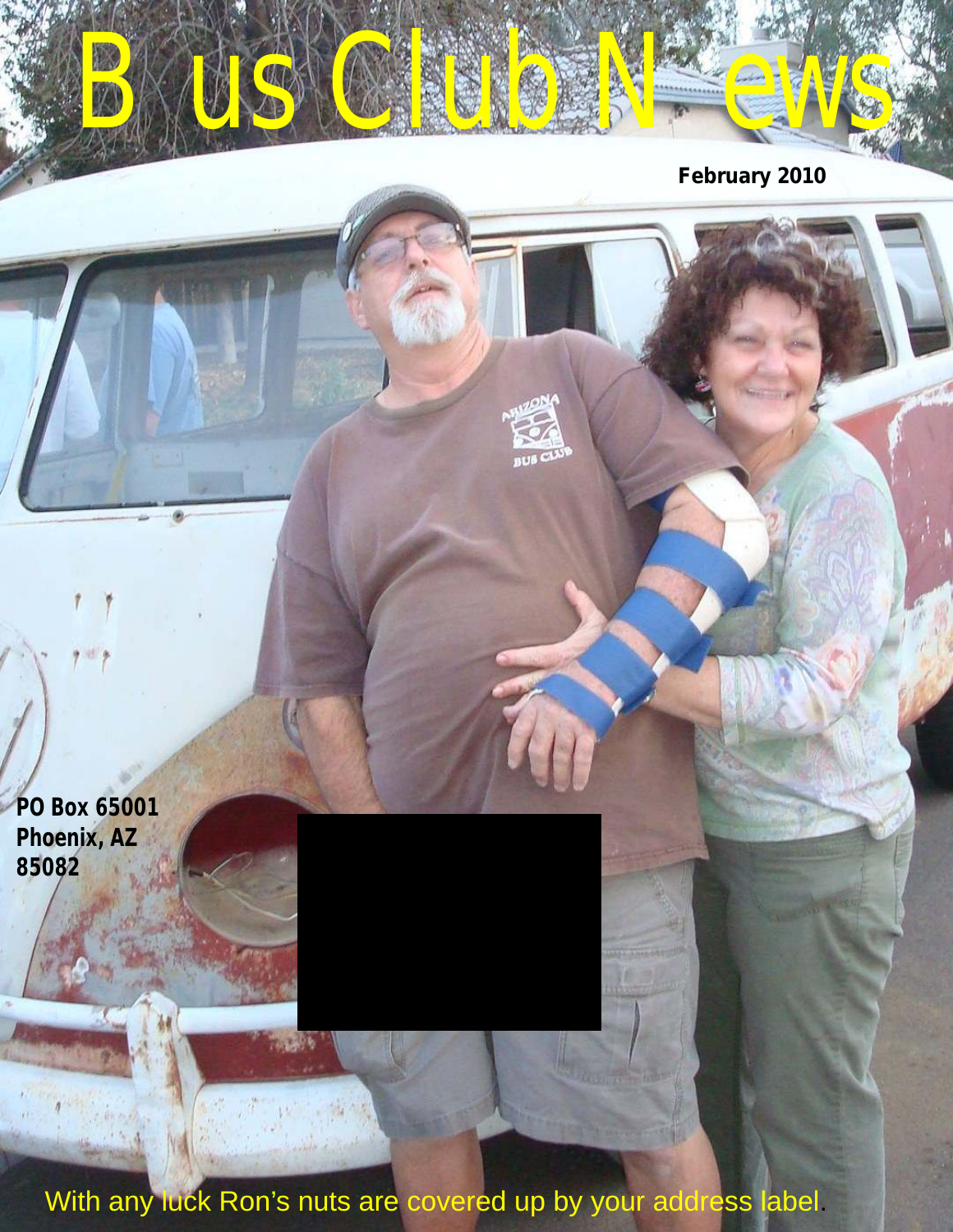### *Jerome Jamboree XXI Dates: September 16th, 17th and 18th 2011*

## **Behind the Wheel**



**All Rise! and tip your hats to your newest ABC Board!**

**Place your Bets! this year's Jerome is shaping up to be a tribute to Sin City!**

**All Work and No Play isn't out motto; come join the fun!**

 **ABC Newsletter February**

ave a seat and grab a cold one; this issue is plum packed with so much useful information you're likely to grow faint and fall over if you try to absorb it all in one sitting. Item  $#1$ of course are the results of the board elections held February 16th at Rosita's in Tempe. A standing room only crowd came to witnes Bus Club democracy in action as several seats were contested. Chris Lee successfully defended her post against a furious campaign by Charles Corridori (whose name you will see spelled in as many variations as our fingers can type) and Events Coordinator Your Name Here was crushed by write in candidate Bob Patyi (see interview page 3.) For reasons not clear but certainly welcome once the meeting ended most folks chose to hang out inside the restaurant perhaps choosing to enjoy the complimentary chips and salsa provided by the club to encourage higher turnout for election night. Whatever the reason we were heartened to notice several new faces including some friendly refugees from Wolfsburg Registry. With any luck club meetings will continue to be a fun and informative meeting place for the air cooled crowd. Come check it out but don't expect free chips until next February. Anyway you can sleep sound now because the club has an elected board in place ready to guide us through another exciting year. A couple weeks passed and most of the same crowd showed up in Chandler for the 1st officia raffle bus work party. This was our first chance to get a look at Black Jack; our 67 original paint Standard and a fine raffle specimen. The party was large, boisterous, productive and drank enough beer to fill Tempe town lake. Twice. If you missed it shame on you but you will have other opportunities including Sunday March 20th at Dave and Mish Evan's place (see coming events.) Speaking of coming events check out the packed calendar of stuff to do in this month's issue; we had to expand it to 2 pages! Want to go to a show? How about a breakfast cruise or a campout? We even have a club hot tub party coming up….We'll bet the Registry never did that! Anyway a couple weeks after the work party Gary Lampinen manned the tent at the inaugural Treffen at GCC scoring a replacement vent from Matt Howard and drumming up tons of raffle bus excitement with the bus in proximity. He also has some ideas on making future club booths more like camping demonstrations with live cooking and public showering. Ask Gary for details. In other news the club is also building pages on Myface and Spacebook with early indications that the club will soon be overrun by mobs of squealing tweens who think new club Events Coordinator Bob Patyi is a dead ringer for Justin Bieber. See, this is real news. And if it wasn't for events beyond our control we would have finished up in February but he we're not bribing members to write articles like they did in the old days so relax and enjoy your slightly tardy newsletter!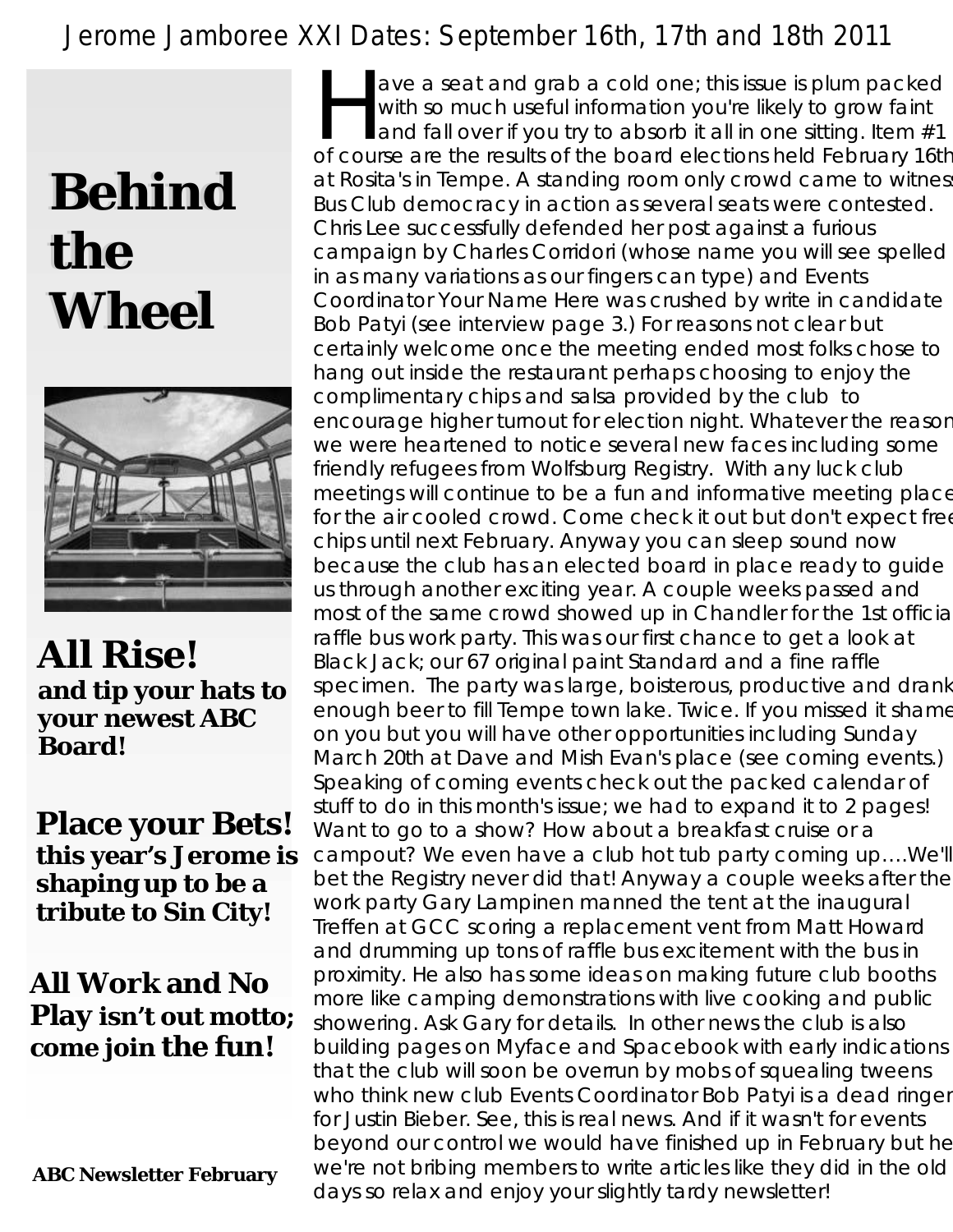| President Melissa Jess 602-867-7672      |
|------------------------------------------|
| Vice President Nancy Axtell 480-251-7885 |
| Treasurer Phil Gantchev 602-625-0416     |
| Secretary Gary Lampinen 602-881-1291     |
| Events Bob Patyi                         |
| Membership Chris Lee 480-241-7025        |
| Sergeant at Arms Will Davis 602-403-0966 |

Editor's note; Bob Patyi (pronounced Patty) sat down for an in-depth interview with the BCN after scoring an unexpected victory in last month's board election. Our insightful questions, and Bob's thoughtful and mature replies were dutifully written down and stored in a safe place and if we ever locate them we'll but sure to run them in their entirety. Lacking the interview we'll do what any good journalistic entity would do and run a picture of a cute girl instead. We hope you won't find this too offensive but if you do please send us a note explaining why and include a photo of your VW's and how you scored them. All responses will be treated with confidentiality unless we



need material. Anyway, Welcome BOB and folks please take pity on him and give him a hand coordinating the Jamboree. He seems like a nice guy even if he and John Douglas were recently part of the Registry. Of course we're jesting and happy you joined the club; WELCOME!

The Arizona Bus Club is an official non-profit organization. That means that your donations may now be tax deductible. Consult your tax advisor, then donate till it hurts.

The club general meeting takes place on the third Wednesday of the month at Rosita's 960 West University in Tempe Arizona 85281. It's on the Northeast corner of the intersection of University and Hardy and usually gets going at 7pm.

Membership is \$20 per. Mail your dues to ABC Membership PO Box 65001 Phoenix, AZ 85082 or contact our membership chick Chris Lee @ 480-241- 7025

If seeing your ABC friends at meetings and campouts isn't enough, you can now communicate with other members via the Arizona Bus Club Yahoo email group. You can plan an impromptu campout, invite everyone to the drive-in on short notice, or just talk buses. To subscribe just send an email to **arizonabusclubsubscribe@yahoogroups.com** and start enjoying the fun!

### Disclaimer:

The views and opinions expressed in the Arizona Bus Club newsletter are those of the individual contributors (monkeys chained to typewriters! PETA, SEND HELP NOW!) and are not necessarily those of the board, general members or the editors, unless otherwise stated. No Arizona Bus Club board member or general member, past or present, shall be held liable for any damages, death, injury or harm resulting from the use or misuse of any information contained in the newsletter or the newsletter itself. Enjoy your News online at Arizonabusclub.com!



Things get blurry at those raffle bus work parties...

is

 $\mathbf{r}$  $S_{\parallel}$ 

 $\mathbf{I}$ 

 $\epsilon$  $\Theta$ 

 $\mathsf{I}$ 

specimen. The party was large, boisterous, productive and drank  $\epsilon$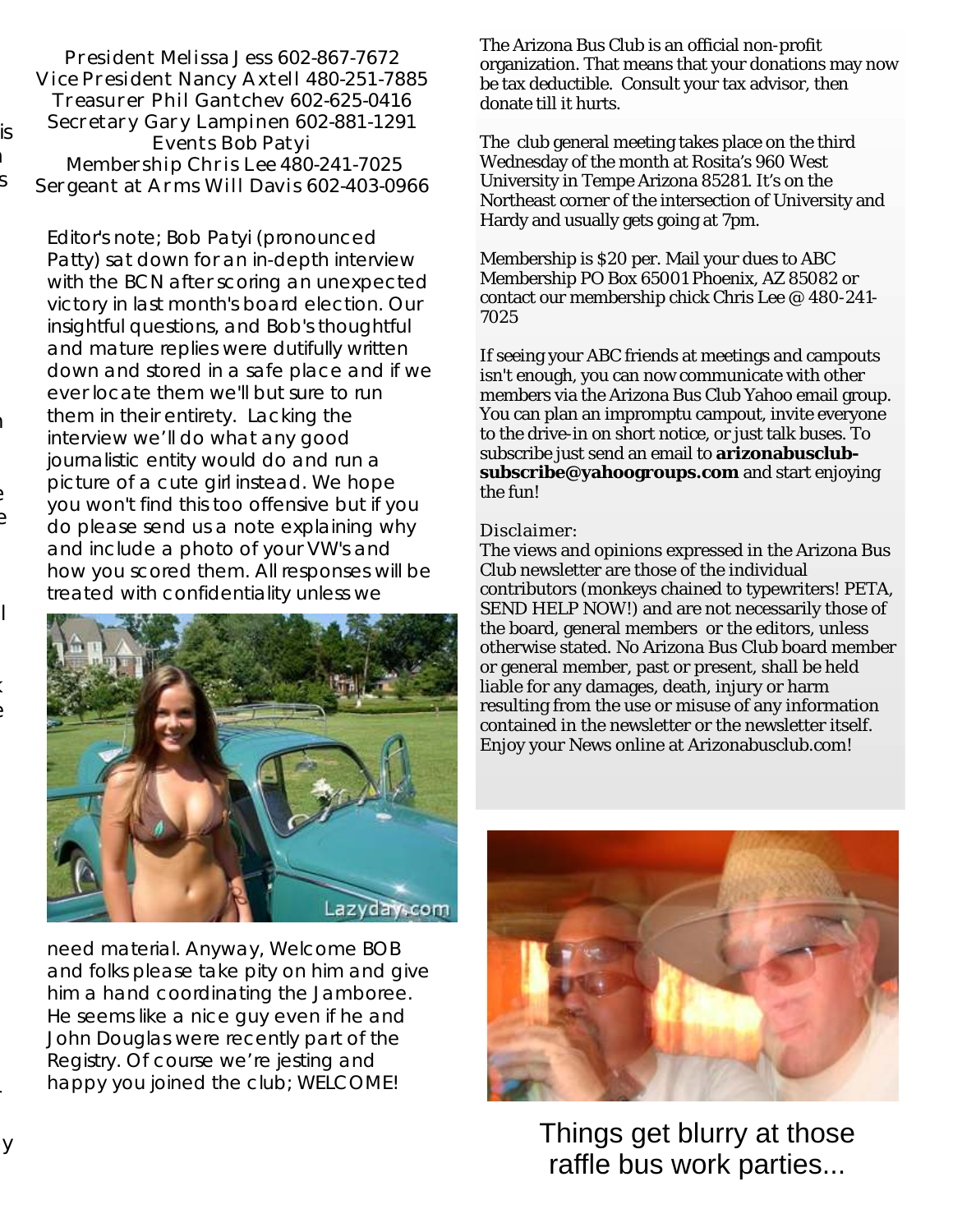



The Raffle Bus Season<br>
kicked off with a<br>
resounding bang on resounding bang on



Sunday January 30th as club faithful answered the call to service by helping to dismantle and invent showed up in fact that all street parking was soon tal neighbors) to suggest that a better venue might be in her shiny, blue bay, club member and resident chef. others found more satisfying work to be done under the nearby E grabbing a screwdriver and removing the custom all assistant cooks. One by one members approached t began to take the bus apart like hyenas on a bloate

became lighter giving up many of her original as well as a few afte

was certified Rust Free\* there are some challenge





of battle ship iron. We'll also be on the cut through the bench seat partition. "crawl through" was just the solution h hand made their dream come true. S and every piece of glass was still there luck a Wish List will accompany this ne but if it doesn't don't worry it's pretty n we need every year. MANY THANKS to who braved the weather to attend!

*\*all rust was certified to have fallen off*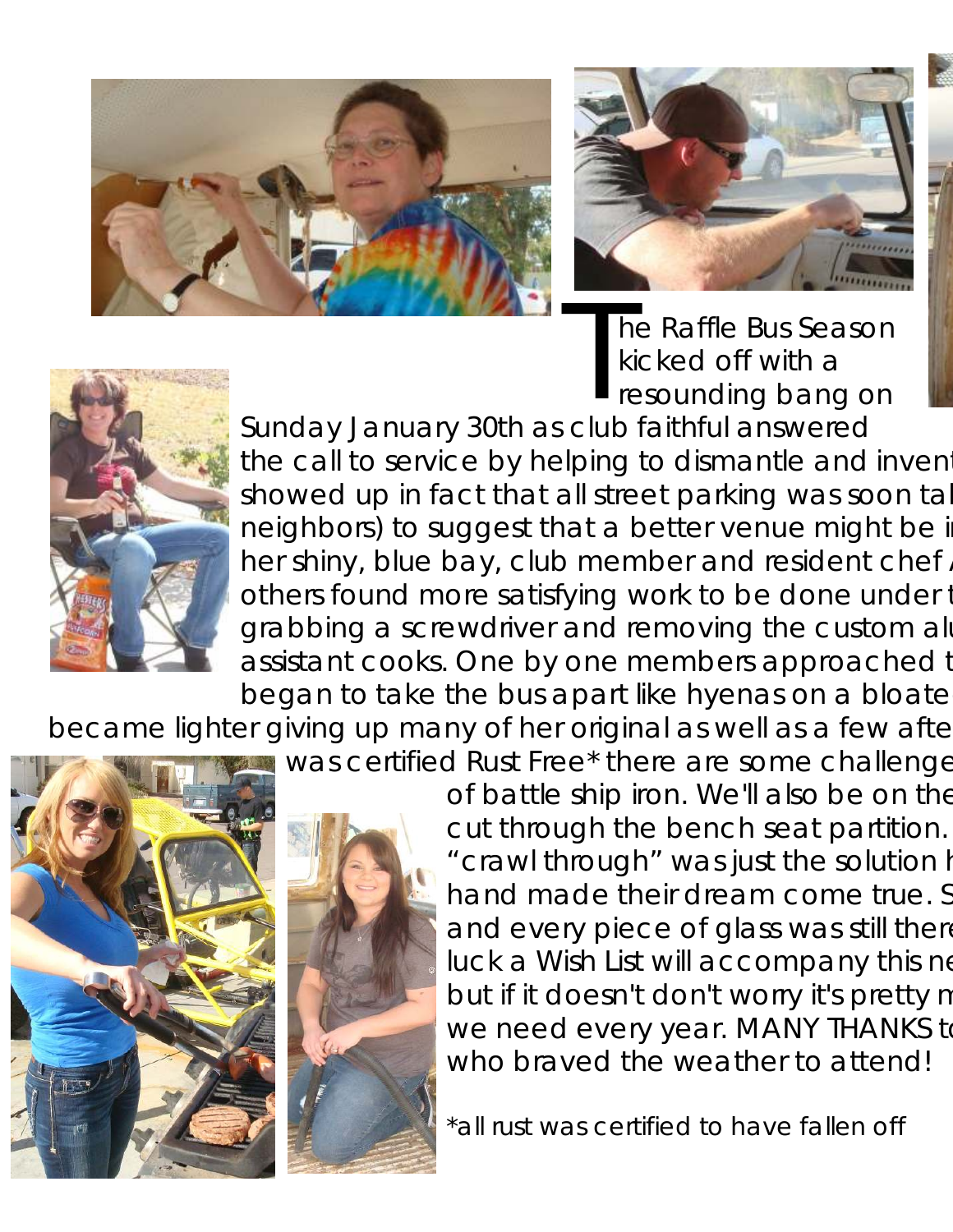





tory this year's 1967 Standard. So many people ken over by buses leading some (of the n order for future events. Not long after arriving in

Angela Colson was hard at work whipping up grilled delights while the nearby EZ UP. Chad Jacobsen broke the ice on this bus by a sina a screw screw and removing to lure along some of the custom allo removing in the process in the some of the the bus and in a scene reminiscent of some African Savannah d water buffalo. Young and old took turns as the bus gradually rmarket parts. While the bus appears to have never been hit and es; namely the custom rocker panels fabricated from left over scraps e hunt for an apron, rims and something to replace the giant hole

Apparently a previous owner decided that a ne or she desired and with plasma cutter in iurprisingly enough the dash was left unmolested

e. With any ewsletter huch what o everyone



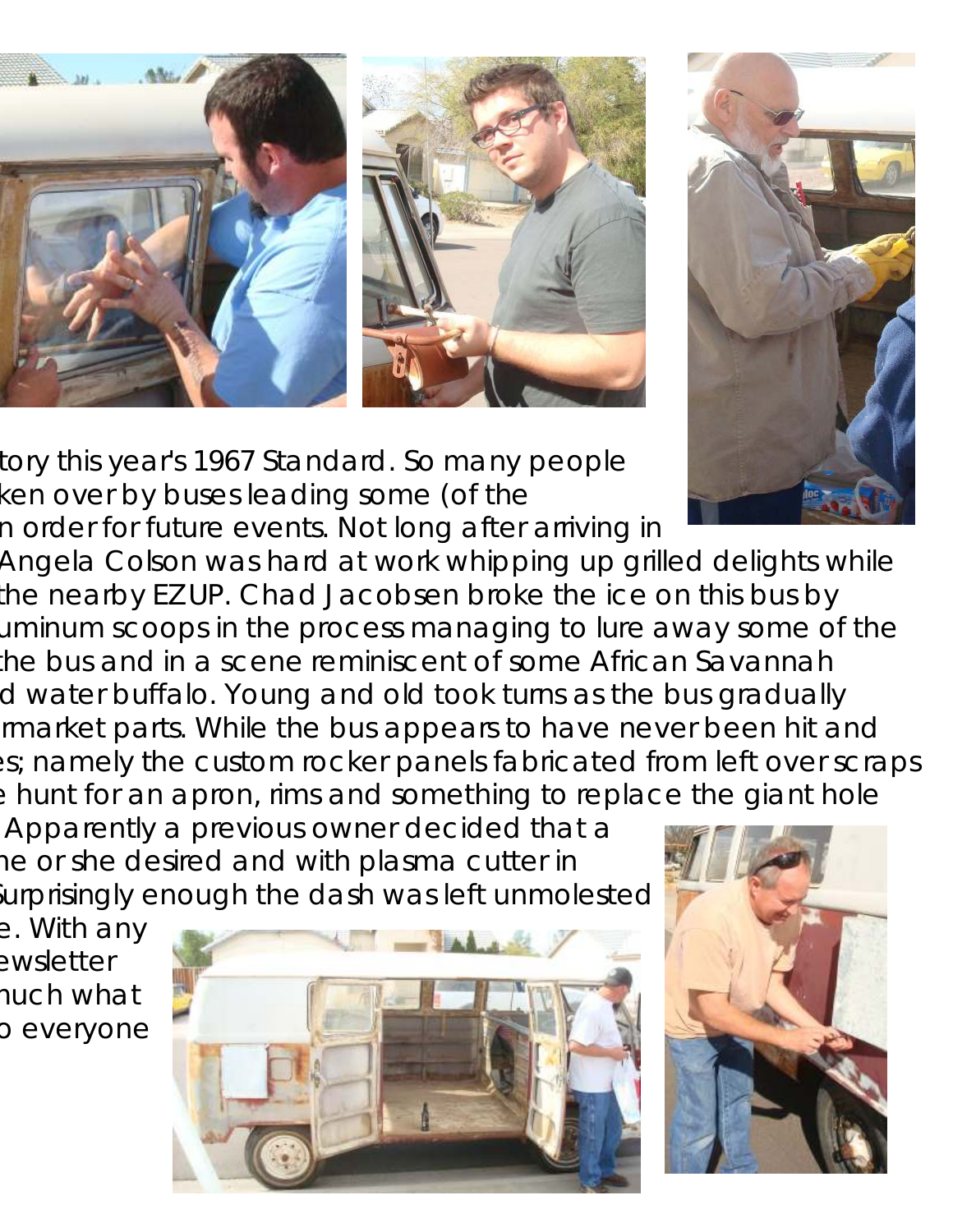## *ABC Coming Events!*

**Sunday March 13th Breakfast** 

Tag's Cafe 156 North Arizona **August 20th - September 5th - September 5th - September 5th - September 5th - September 5th - September 5th - September 5th - September 5th - September 5th - September 5th - September 5th - Se** Boulevard, Coolidge, AZ 85128-<br>
4715 **Nay Road** 

meet at the McDonald's parking lot **November 11-23** Volkswagens by the River, and November 11-13 at the NW corner of McClintock and Elliot Roads at 8:30 AM on Sunday, Elliot Roads at 8:30 AM on Sunday,<br>
March 13th. We will have<br>
approximately an hour drive to Tag's<br>
so stock up on coffee of at the so stock up on coffee, etc. at the<br>
McDonalds before we pull out. We<br>
will be taking the scenic route down<br>
AZ 87. If you want to drive on your<br>
own, try to meet up with the group<br>
around 9:30 AM at Tag's. This is a<br>
Satur around 9:30 AM at Tag's. This is a **Saturday March 26th Competition**<br>great cruise with good friends and **Engineering Open House.** good food. We hope to see you Competition Engineering will be there!

**Sunday March 20th ABC BBQ /**<br>
Hot Tub / Raffle Bus Work Party at<br>
Mish and Dave Evans in Chandler. Show and Bring a Ton of Money Mish and Dave Evans in Chandler. Show and Bring a Ton of Money<br>We will provide dogs and burgers Swap Meet and you'll BYOB. 1pm until the cops **Pick a weekend and call your** shut us down. Bring parts for the friends. Tell them it's too nice to sit<br>raffle or wrench on your own ride or around worrving about life. Hop in poison yourself with our home brew.<br>Whatever you decide to do this is



having their open house 11AM to **Wednesday March 16th** ABC 3PM. There will be BBQ, beans and General Meeting at Rosita's in **potato salad.** We will be doing dyno Tempe pulls, 2 for 40.00. Looking forward to<br>
Seeing everyone.

around worrying about life. Hop in your old VW and meet someplace Whatever you decide to do this is funky for lunch and a cold one or just<br>the place to be! 2143 West Dublin drive until the pavement runs out<br>Lane, Chandler, AZ and have a picnic in the desert!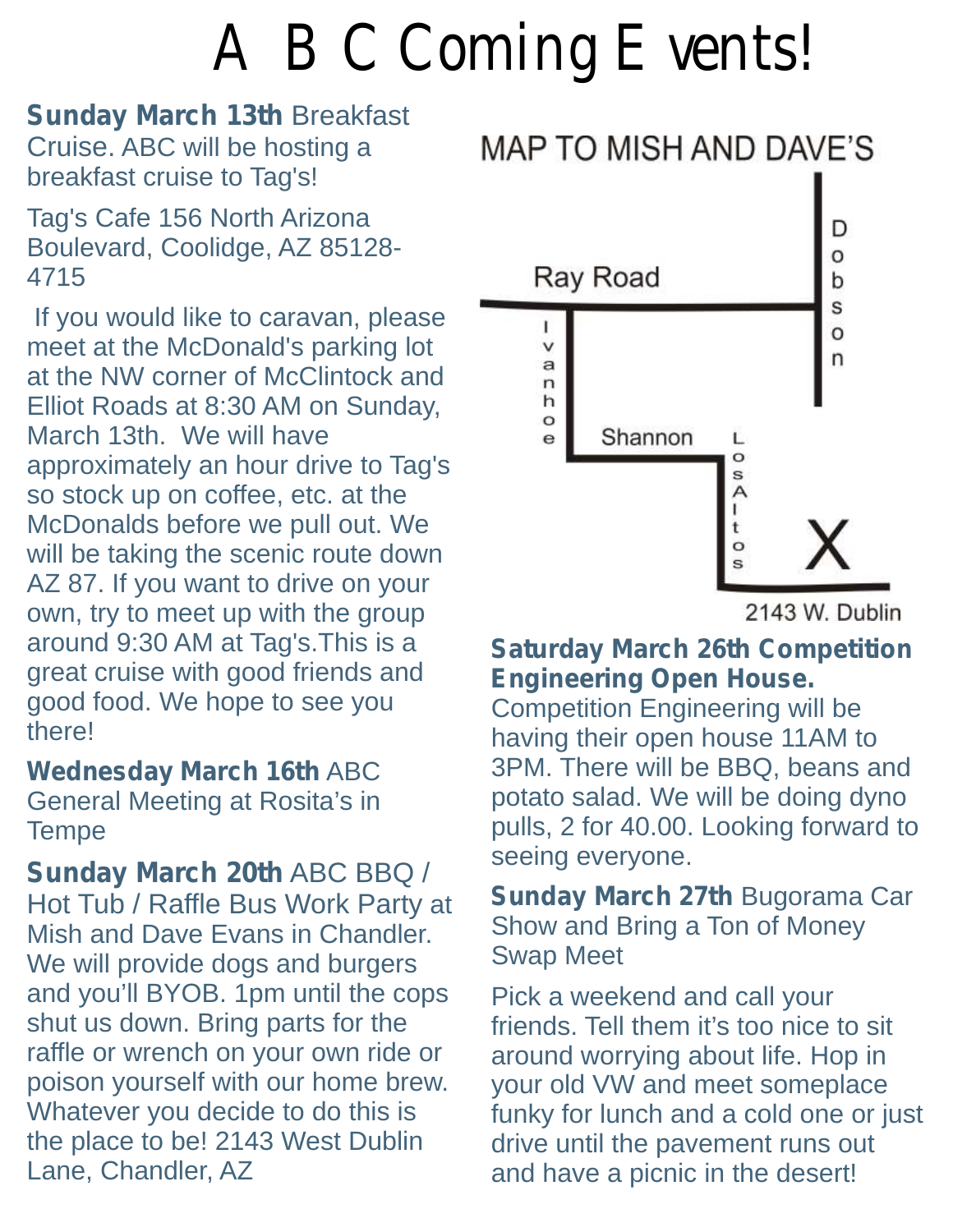## *More Coming Events!*





Arizona in the spring was made for<br>exploration and celebration. Tell your landlord to stick it! Call in work sick! Club Christen Club Christmas Party, Club Christmas Park, Science up o<br>Tell Chad vou broke vour arm and coffess. AZ Tell Chad you broke your arm and can't help with the raffle bus! Fire up the old wreck and go somewhere before it's 120 degrees and gas costs \$10 gallon! Go, and have fun!

April 1st – 3rd VW John Howard's Route 66 Caravan and Campout

April 8th - April 10th Mica's **Colossal Cave and Birthday** Campout Come make some new Southern Arizona friends at the ABC's Spring Campout at Colossal Cave State Park near Tucson. Map and details to follow in a future issue. issue.

**May 13th - May 15th Pinal Peak** Campout, near Globe, AZ

**May 14th Nasty Habit VW Club** show and shine, Laveen, AZ

**June 10th - 13th** VTO presents Blackstar 2011 near Chino, CA

**July 29th - 31st High Altitude Campout Flagstaff, AZ** 

Heber, AZ

Affordable Transaxle Performance **August 29th - September 5th** Burning Man near Empire, NV

**September 16th – 18th** Jerome Jamboree,

**November 11-13** Volkswagens by the River, Yuma, AZ

**November 13th Volkstreffen, Glendale Community College** 

**December 9th through 11th Arizona Bus Club Christmas Party. Usery Pass Park.** 

*Did you know that ABC Members get 25% off at Dick's Speed-0-tach shop on 7th Street in Phoenix?*